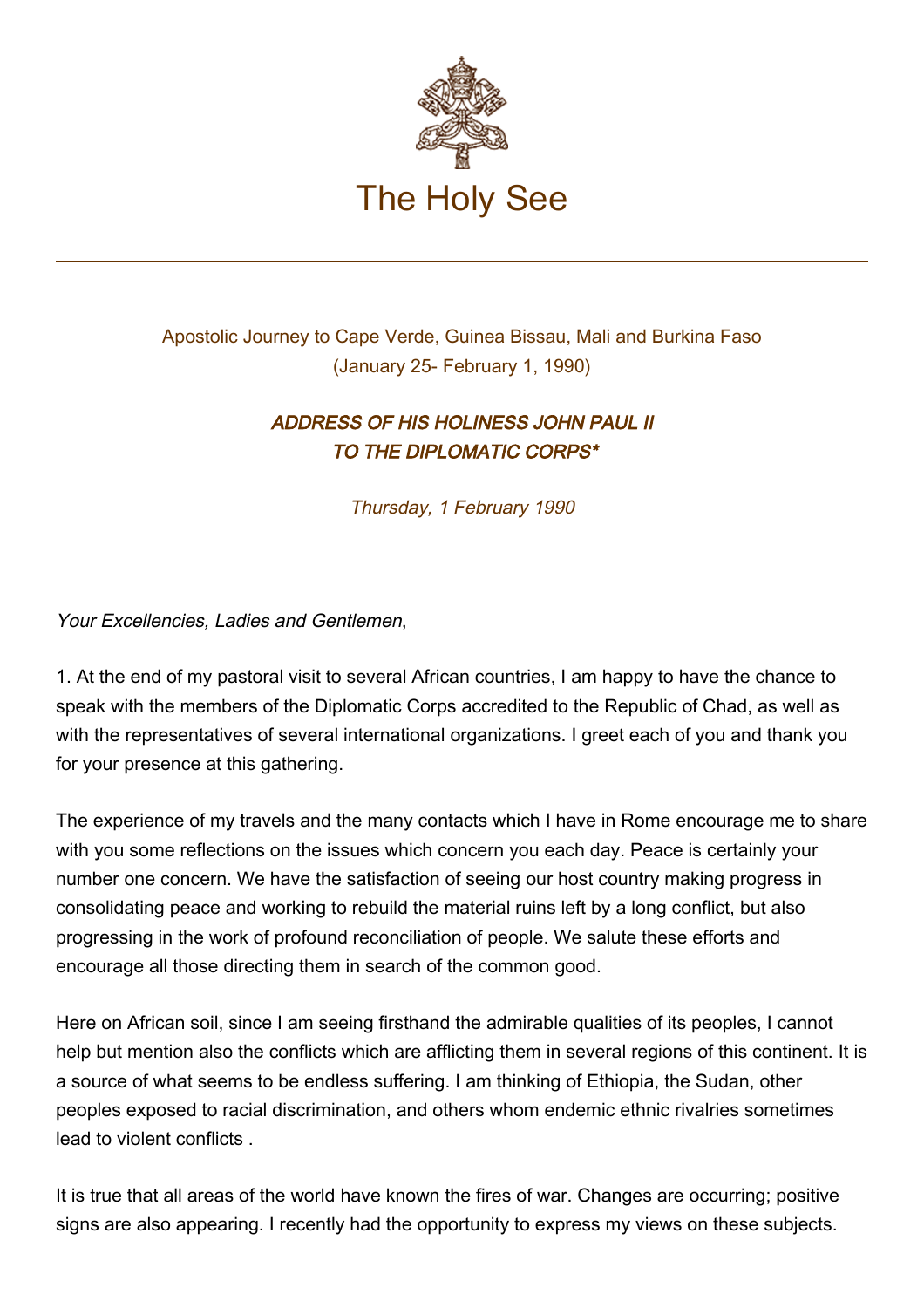However, since no human suffering can leave us indifferent, I want to say forcefully to the international community that solidarity among peoples has no borders; that the great changes taking place in Eastern Europe must not distract our attention from the South, and from the African continent in particular.

2. One must agree that, very often, it is not clear what causes peace to break down. It is necessary for both local authorities and the se who have influence in international relations to have the courage to be clear. What is at stake in the confrontations? Who is stirring them up? What rights are in the balance?

One should come to understand what minorities want to defend, even at the cost of their lives: their traditions, culture, and convictions, their dignity in the face of the powers which barely tolerate them and reject their legitimacy. One should also have the courage to shed light on the role being played by all parties, beginning with the more powerful ones who control the economy, military aid and alliances.

It is up to political leaders and diplomats to heed the appeals addressed to the international community. People should begin to acknowledge errors, the abuses of power, the injustices, the exploitation which they may have caused, because it is more important to serve the progress of peace for the good of entire peoples than to defend one's own prestige. There could be even further success if the first objective is always respect for the rights and dignity of every person.

The United Nations and various regional bodies have already made efforts in this direction, and we must pay tribute to that. Important texts have been adopted, such as the African Charter on Human and Peoples' Rights. You know how much still needs to be done to narrow the gap between word and action in order to apply these texts without reservation. Will we achieve a situation in which States which respect rights are in accord in forming a community which renounces every exception to rights? Will we be able to develop negotiating procedures to resolve disputes while honouring the rights of all parties?

I should add once more that the tragic results of conflicts cannot leave the whole of humanity indifferent. The image which comes first to my mind is that of thousands of refugees who despair of finding a place of reception, of rebuilding their lives and their families. The problem surpasses the field of activity of the specialized organizations, no matter how generous their initiatives are. People are needed who can find brothers and sisters in humanity everywhere! And, beyond the specific conditions of refugees, there is the whole problem of emigration which must be faced with the respect due to so many people who have become vulnerable because of their uprooting.

3. Each person recognizes the importance of economic cooperation in order to promote peace; this is the most obvious aspect of the concrete support which developing nations are awaiting. I already raised that issue at Ouagadougou several days ago. In your presence, I would like to pay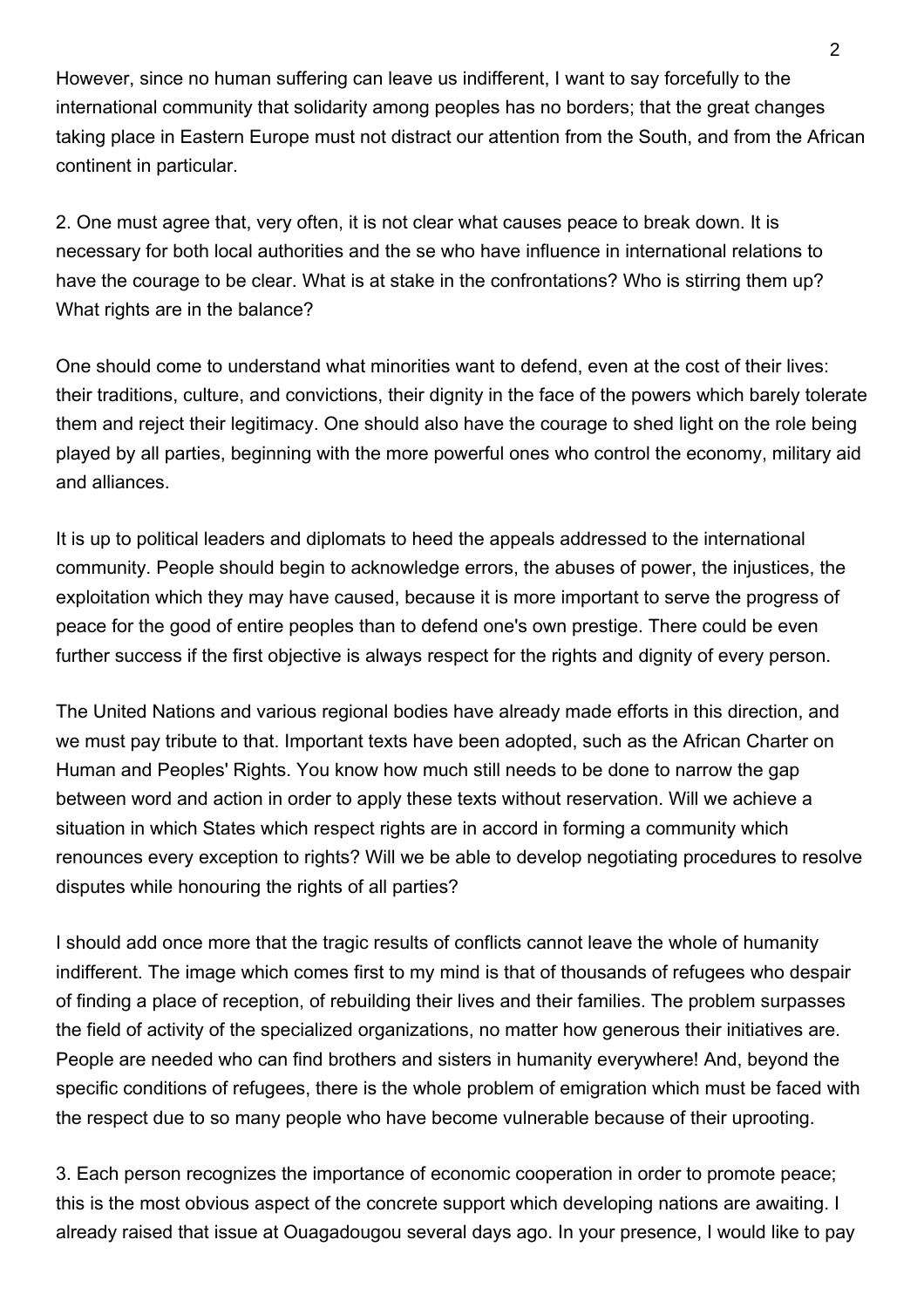tribute to positive efforts which have been made, such as those which brought about the recentlysigned Lomé Convention and the arrangements made to alleviate the burden of debt for the poorer countries, as well as the many agreements made by the international financial institutions and those between individual countries.

You know what a long road must still be travelled to achieve a better balance; many of you are working to help make progress in beneficial cooperation. I simply want to insist once again on the human consequences of economic agreements, on the necessity of concerted efforts, on respect for the responsibilities exercised by managers and workers of less prosperous areas, as well as the attention due to the traditional values and culture of the parties involved.

International solidarity must still intensify cooperation on behalf of less prosperous nations. Worldwide public opinion now understands more the urgency of environmental protection. Is it ready to make the necessary effort? Is it also ready to take just as seriously the needs of poorer peoples in regard to health, education of the young, information and communication, development of infrastructures and services, progress in scientific research in specific areas of this continent so that the African scientific and technological institutions will be permitted free access to the knowledge and skills acquired elsewhere?

In order to illustrate my proposal with a concrete example, please allow me to mention the agreement signed last year by Cameroon and the Holy See in view of the establishment of a university, the Catholic Institute of Yaoundé. This is a cultural cooperation in which several other African countries are also participating.

As I wrote in a solemn document, "solidarity helps us to see the 'other' - whether a person, people, or nation -... our neighbour, a 'helper' (cf. Gen 2:18, 20), to be made a sharer, on a par with ourselves, in the banquet of life to which all are equally invited by God" (Encyclical Sollicitudo Rei Socialis, n. 39).

4. When international cooperation for peace and especially for development are under consideration, relations between the North and South frequently come up. I would like to emphasize the great benefit which the African nations could draw from a more intense collaboration with one another, the South with the South.

The diversity of resources and locations - to cite only one example, the "landlocked" countries and those with an opening to the sea - should cause the States to organize their exchanges and relationships better. Geography itself suggests such cooperation in the great river basins, for energy production, for transportion. And when it is a question of movement of people, of the necessary investments in education and research, of the complementarity of agricultural and industrial production, understanding between people can no longer run up against borders which scarcely ever stopped their ancestors.